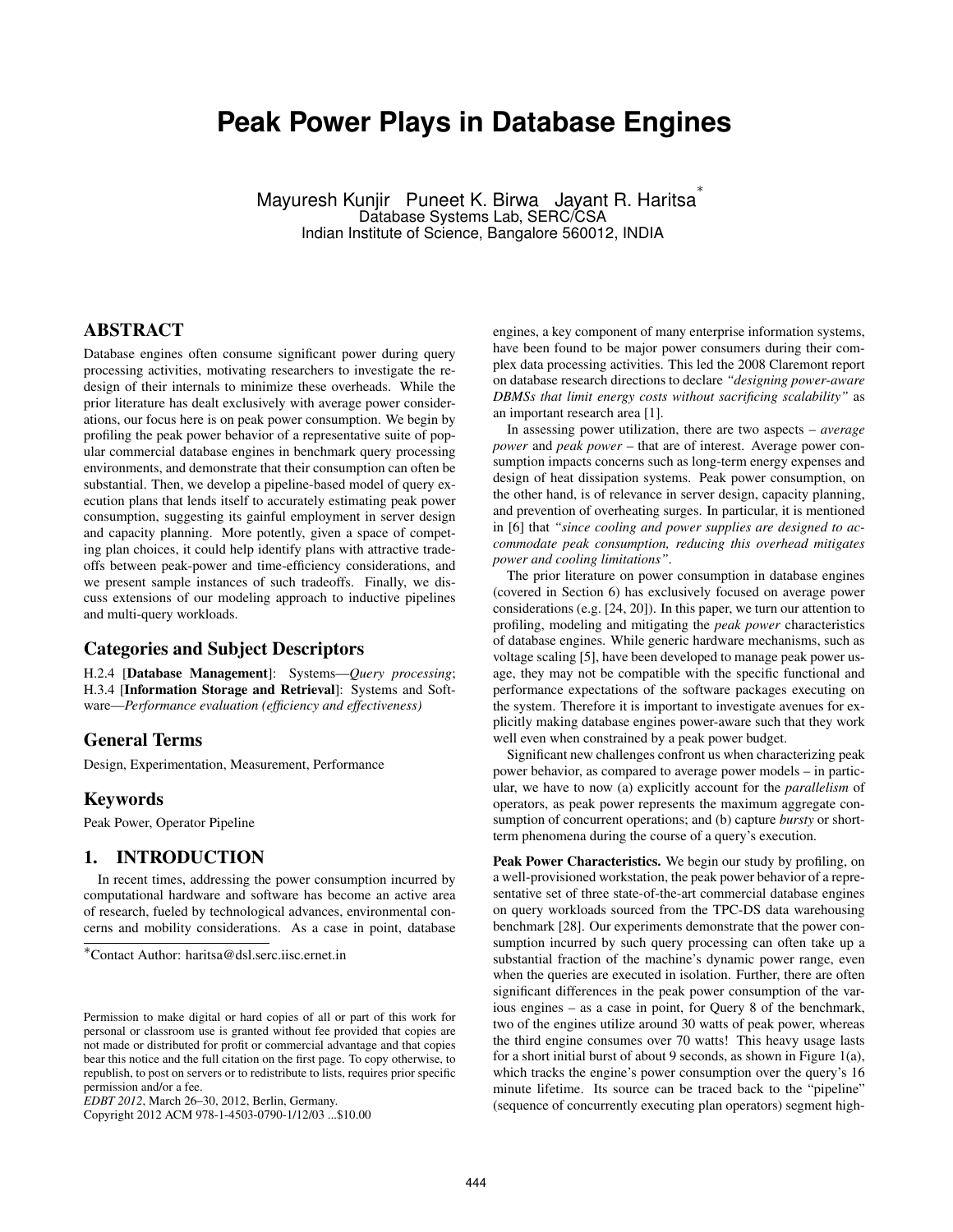lighted in the execution plan tree shown in Figure 1(b).

Regression Model. Motivated by the above empirical observations, we investigate whether it is feasible to *a priori* estimate the peak power consumption of a query. In particular, we look into whether this estimation could be carried out solely using information provided by the query execution plan, without requiring any run-time inputs. The challenge here, as mentioned earlier, is that multiple operators may be executing in parallel, especially on today's multi-core computing platforms, and we need to capture their *aggregate* power utilization. Further, in pipelined plans, power consumption of an operator is *dependent* on the maximum rate at which upstream operators are funneling data into the pipeline. Based on these observations, we have developed a model wherein a query plan is first segmented into pipelines, using techniques developed previously for SQL execution progress indicators [3, 11]. For each of these pipelines, we apply a mathematical function that takes as input the rates and sizes of the data flowing through the pipeline operators, and outputs an estimate of the peak power consumption. The function has been developed through fitting step-wise linear regression models [22, 23] on a set of training examples, which are carefully chosen with a view to minimizing the number of samples required to achieve the desired accuracy. Our evaluation indicates that, when the plan statistics are accurately estimated in the database system, this power model, albeit high-level, is typically able to estimate the peak power within  $\pm$  15% of the consumption encountered at run-time. Therefore, it appears to be a useful tool for incorporation in the design workbench of database servers.

Query Plan Selection. Modern database engines typically choose query execution plans with the objective of minimizing the estimated query execution time, and to our knowledge, peak power considerations are currently not directly taken into account. In this scenario, it is entirely possible that peak power-efficient plans may be discarded in favor of time-efficient plans. A potentially potent application of the above-mentioned model is that it can help to quantify the peak power-efficiency of the various plan alternatives considered by the optimizer, thereby supporting making weighted choices between peak power and response time considerations. Our exploratory experiments in this regard, using candidates sourced from a parametric-optimal set of plans (POSP) [9], discovered, for some queries, plans that reduced the peak power by around *20 to 40 watts*. This is a significant reduction given the 80 W dynamic power range of our testbed machine. Further, these improvements were obtained even while confining our attention to only the subset of plans whose running times were within a factor of two of the optimizer's original time-efficient choice.

Black Box Environment. An important point to note here is that we are not privy to the internals of the commercial database systems. Therefore, our study has treated these systems as "black boxes", utilizing only their API functions. This means that our attribution of plan operator activity to the temporal power behavior in the training examples is perforce a coarse association. However, vendor design groups with access to engine internals could establish the correspondence more precisely, leading to improved peak power estimates. Further, it would be feasible to consider powerefficient replacement plans directly from the native plan search space, rather than our restricted POSP space.

Contributions. In summary, we demonstrate a first-cut proof-ofconcept in this paper that a viable methodology can be developed for predicting the peak power consumption incurred by complex query processing on current database engines. Further, that opportunities exist to identify alternative query execution plans providing



(a) Temporal Power Behavior



(b) Execution Plan

Figure 1: Power profile of TPC-DS Query 8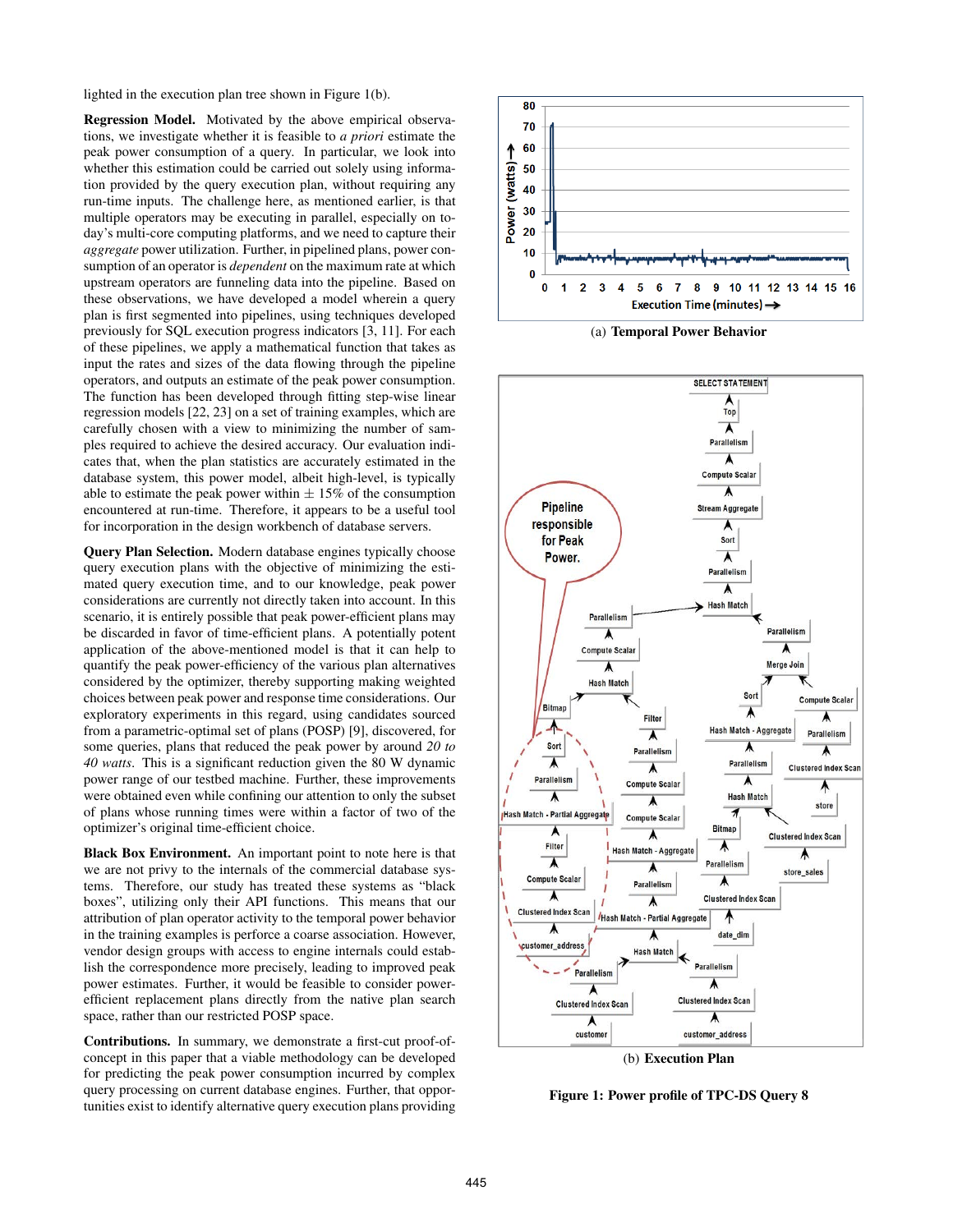attractive tradeoffs with regard to peak power and response time. We also show that these plans are different than those identified for average power efficiency, highlighting the need for considering afresh the peak power problem. To the best of our knowledge, these results represent the first peak power characterization of database query processing, taking another step towards the ultimate objective of designing "green" database systems.

We hasten to add that all of the above comes, of course, with the implicit assumption that query processing is indeed the primary source of peak power consumption in database engines, as compared to other heavy-duty activities (e.g. nightly backup).

Organization. The rest of this paper is organized as follows: In Section 2, we profile the peak power performance of commercial database engines on the TPC-DS benchmark. The pipeline-based model for identifying power-hungry segments of query execution plans is presented in Section 3. Then, in Section 4, we demonstrate instances wherein power-hungry plan choices can be replaced by comparatively power-efficient plans without incurring an excessive increase in execution times. Interesting modeling extensions are discussed in Section 5, while related literature is reviewed in Section 6. Finally, in Section 7, we summarize our conclusions.

# 2. PEAK POWER PROFILES

In this section, we profile the peak power behavior of three popular commercial relational DBMS, operating in the TPC-DS benchmark environment. These engines are anonymously referred to as *EngineA*, *EngineB* and *EngineC* in the sequel.

### 2.1 Experimental Environment

Our experiments are conducted on a Sun Ultra 24 workstation configured with an Intel Core 2 Extreme Quad Core 3 GHz processor, 8 GB RAM, four 300 GB SAS hard disks (15K RPM), and running the 64-bit Windows Vista Business operating system. A Scale 1 (100 GB) version of the TPC-DS benchmark is used to populate the database.

### *2.1.1 Query Workload*

From the 99 SQL queries that comprise the TPC-DS benchmark, we present results here for an illustrative subset of 16 queries. Their choice was motivated by the categorization in [16], wherein queries are classified based on their coverage of fact and dimension tables in the data warehouse schema. The classification is as follows:

| <b>Query Category</b>                      | Number |
|--------------------------------------------|--------|
| Dimension Tables only                      |        |
| Single fact table                          | 54     |
| Multiple fact tables with sub-query joins  | 22     |
| Multiple fact tables with sub-query unions | 17     |

Our chosen queries include one from the first category (Q41), nine from the second (Q8, Q16, Q24, Q57, Q59, Q61, Q82, Q88, Q98), three from the third (Q58, Q64, Q83), and three from the fourth (Q49, Q66, Q76). These queries cover a wide spectrum of SQL features ranging from Aggregate functions to CASE statements.

### *2.1.2 Memory Management*

For each database engine, the assigned memory is set to the same value, namely 6 GB of the 8 GB physical memory installed in the machine. Further, each query execution is carried out under "coldcache" conditions. This environment is ensured by (a) restarting the database engine's server process to clean up the DBMS buffer pool, and (b) sequentially scanning a large unrelated table from the database to wipe out the operating system's cached contents, prior to executing the query.

## *2.1.3 Power Measurement*

To measure power usage, we created a setup similar to those used in several prior studies [15, 16, 18, 20]. Specifically, a digital power meter (Brand Electronics model 20-1850/CI [25]) with a 1 W / 1 Hz measurement resolution, is employed in our experiments. The meter is directly connected between the electrical mains and the database workstation, and therefore measures the workstation's overall power consumption. The power values are transmitted through an interface cable to a separate monitor machine on which they are logged and processed, thereby ensuring the measurement apparatus does not modulate the monitored system.

In order to obtain the active (or dynamic) power usage corresponding to database query execution, we subtracted the ambient power consumption of the system in its idle state from the measured values. For our configuration, the ambient power was around 145 W, and the saturation power value was close to 225 W, corresponding to an active range of roughly 80 W. All measurements reported here are with respect to this range. Finally, each experiment was run with multiple independent executions to ensure confidence in the observed values.

### 2.2 Experimental Results

Under the ambit of the above experimental framework, we evaluated the peak power values obtained on the three database engines over each of the sixteen TPC-DS queries featured in our workload. These results are presented in Figure 2(a), where EngineA is represented by blue upward diagonals, EngineB by green horizontal bars, and EngineC, by red downward diagonals. To provide the complete picture, we also show the average power values and the query execution times in Figures 2(b) and 2(c), respectively.

We first observe in Figure  $2(a)$  that for all three engines, there exist queries spanning the various categories that exercise the underlying computational platform through a substantial range of the 80 W dynamic peak power limit. For example, with EngineA, about half-a-dozen queries (e.g. Q16) use more than 40 W, while about four do so on EngineB (e.g. Q83). Turning to EngineC, we find that it has the maximum number of power "skyscrapers", with queries such as Q8 taking in excess of 60 W. Further, there are some queries, with Q41 and Q59 being prime examples, wherein *all* three engines incur high power requirements.

Interestingly, with both Q8 and Q64, the average power consumption (Figure 2(b)) is roughly similar across the three engines, but their peak power behavior (Figure 2(a)) is very different. This clearly demonstrates that peak power behavior cannot be easily correlated with average power characteristics, and several such instances are present in our experiments.

The above results make it vividly evident that there is a material need to study and address the peak power consumption of database engines. We now turn our attention to juxtaposing the power and time efficiencies of the various engines. The results are shown in Figure 2(d), where the peak power is plotted against the query execution time. We observe here that EngineC displays the most extreme behavior with large execution times for some queries and high peak power values for some others. In comparison, EngineB has the best performance, mostly located near the origin, indicative of simultaneously providing good time and power efficiency. Finally, the performance of EngineA displays weaknesses similar to those of EngineC.

## 3. MODELING PEAK POWER

In this section, we move on to proposing a peak power estimator algorithm for query execution plans. While the approach itself is optimizer-agnostic, for ease of presentation we restrict our attention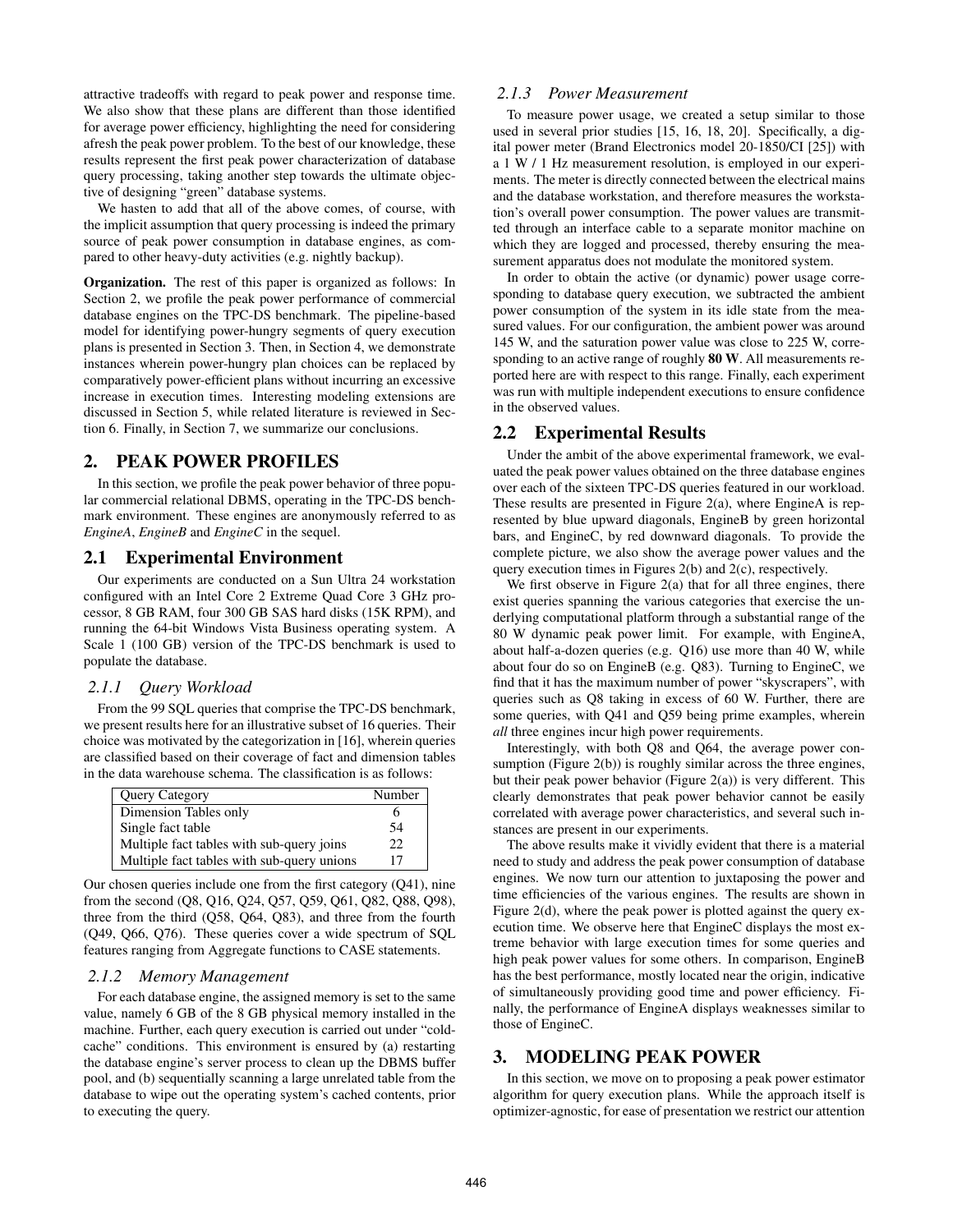





(b) Average Power







Figure 2: Power and Time Performance on TPC-DS Queries

to modeling EngineC in the sequel. Our algorithm is based on a regression model developed from a carefully chosen set of training examples (the selection process is described in Section 3.3), with the algorithmic inputs solely based on information available in the plan descriptions provided by current optimizers. We hasten to add an important caveat here: In order to separate the estimation errors that may arise due to inaccurate optimizer estimates, as opposed to our own modeling errors, we assume for the results presented in this paper that the *correct* values for all plan parameters, such as operator input and output cardinalities, are available in the training samples (these correct values are determined through explicit execution of the sample queries). While this assumption is obviously untenable in practice, our objective here is to assess the intrinsic quality of our estimation model.

Average power can be easily estimated by aggregating the energy consumption estimates of each individual operator in the plan tree and dividing by the expected execution time. Peak power, on the other hand, poses the difficulty of having to account for the *concurrent* execution of a contiguous sequence of operators, commonly referred to as "pipelines". In order to identify the pipelines present in a plan tree, we leverage the prior work on SQL execution progress indicators [3, 11]. Using the algorithm presented in [3], the pipeline segmentation of the optimizer plan for benchmark query Q59 of TPC-DS is shown in Figure  $3(a)$  – here, there are 8 pipelines, PL1 through PL8, and a partial order of the execution of these pipelines is enforced by their terminal "blocking" operators (e.g. PL4 cannot begin until PL3 is complete). Further, our analysis of EngineC suggests that it executes pipelines in an essentially serial manner, i.e. there is no inter-pipeline concurrency.

In Figure 3(a), the power figures in black rectangles on the various pipelines are the estimates from our model, and the peak power prediction for the entire execution plan is simply the *maximum* of these estimates – in this case, it would be 57.1 W. On the other hand, the power figures in red parallelograms are the actual consumption of some of the pipelines at run-time, as determined from the temporal log of the power behavior during execution, shown in Figure 3(b). (The pipeline-to-log attribution procedure is discussed later in Section 3.5.)

We next explain the methodology by which the peak power consumption of an individual pipeline is estimated.

### 3.1 Pipeline Modeling

Each pipeline contains (i) a set of *driver* nodes, comprised of the operators providing inputs to the pipeline; (ii) a tree of intermediate nodes; and (iii) a single *terminal* node consisting of a *blocking* operator. (A physical operator is termed blocking if it doesn't produce any output until it has consumed at least one of its inputs completely.) An example pipeline, ePL, which features in EngineC's plans for both Q8 and Q59 (PL4), is highlighted in Figure 4. This pipeline is driven by a Clustered Index Scan operator and is terminated by a Hash Aggregate operator, with Hash Match Join and Hash Partial Aggregate being the intermediate nodes. Since the build input of the intermediate Hash Match Join operator is itself blocking, this input is associated with a different pipeline that has to complete before ePL's execution can commence.

In order to generate a rich diversity of pipelines, we considered queries arising not only in TPC-DS, but also in its historical precursor, the TPC-H benchmark [29]. At first glance, it might seem that we could have extended this approach even further to include other benchmarks, such as the TPC-C OLTP benchmark [27]. The reason for discounting OLTP queries is that they (a) usually do not offer a large search space for the optimizer in terms of plan alternatives,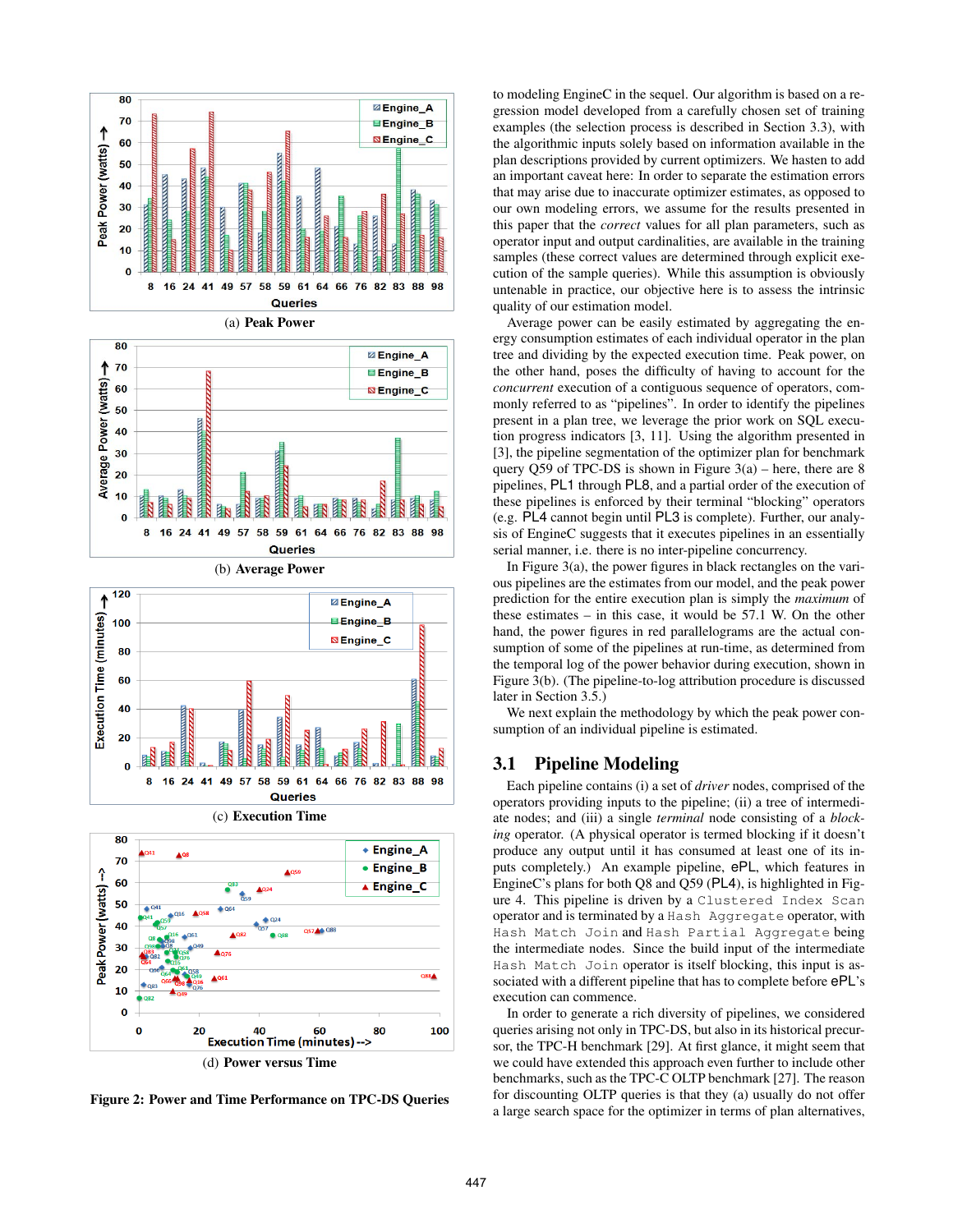

(a) Pipeline-segmented and Power-annotated Execution Plan



(b) Temporal Power Behavior

Figure 3: Power Profile for TPC-DS Query 59



Figure 4: Example Pipeline (ePL)

Table 1: Pipeline Analysis of Query Execution Plans

|                                           | <b>TPC-DS</b> | <b>TPC-H</b> |
|-------------------------------------------|---------------|--------------|
| Total number of Execution Plans           | 585           | 116          |
| Total number of Pipelines                 | 5765          | 711          |
| Number of Structurally-distinct Pipelines | 419           | 109          |
| Number of Power-distinct pipelines        | 247           | 84           |
| Average Length of Pipeline                | 8 operators   | 5 operators  |

and (b) often do not run long enough to be meaningfully observed and analyzed. In contrast, the OLAP benchmarks are characterized by complex queries that execute over long time periods before reaching completion.

From the base 99 TPC-DS and 22 TPC-H benchmark queries, we created a variety of parametrized query templates, the parameters being the predicate selectivities of a few relations appearing in the query (e.g. for Q59, the parameters were ss\_sales\_price < \$1 and d\_quarter\_seq < \$2). The values of the parametrized attributes were then varied over their domains to obtain, from the optimizer, the associated *parametric optimal set of plans* (POSP) [9] – the details of this plan generation procedure are available in [10, 17].

We then collected statistics on the kinds of pipelines present in these plans. The results are shown in Table 1, where we see that for the 585 different execution plans generated with TPC-DS, the total number of pipelines appearing in the plans is large – 5765 in all. However, most of these pipelines are structurally identical and only 419 distinct pipelines were observed. Further, when operators that are known to be power-insignificant (e.g., Compute Scalar and Parallelism) were eliminated, the number came down further to 247. For ease of presentation, we will hereafter refer to this set as the "power-distinct pipelines". In the case of TPC-H, we found 84 power-distinct pipelines from the 116 plans, with about half of these pipelines present in the TPC-DS workload as well. The average "length" of the power-distinct pipelines, measured in terms of their number of constituent operators, was 8 for TPC-DS and 5 for TPC-H, suggesting that the pipelines in the TPC-DS workload are more complex, as might be expected given the richness of its schema, data distributions and queries.

We see from the above that since the set of power-distinct pipelines is not unduly large, it should be feasible, in principle, for optimizer development teams to *a priori* model most or all of the operator pipelines appearing in their execution plans. This would facilitate integration of pipeline power models with the existing operator cost models in these systems. A related point to note here is that modeling at pipeline granularity captures both *intra-operator* parallelism and *inter-operator* parallelism.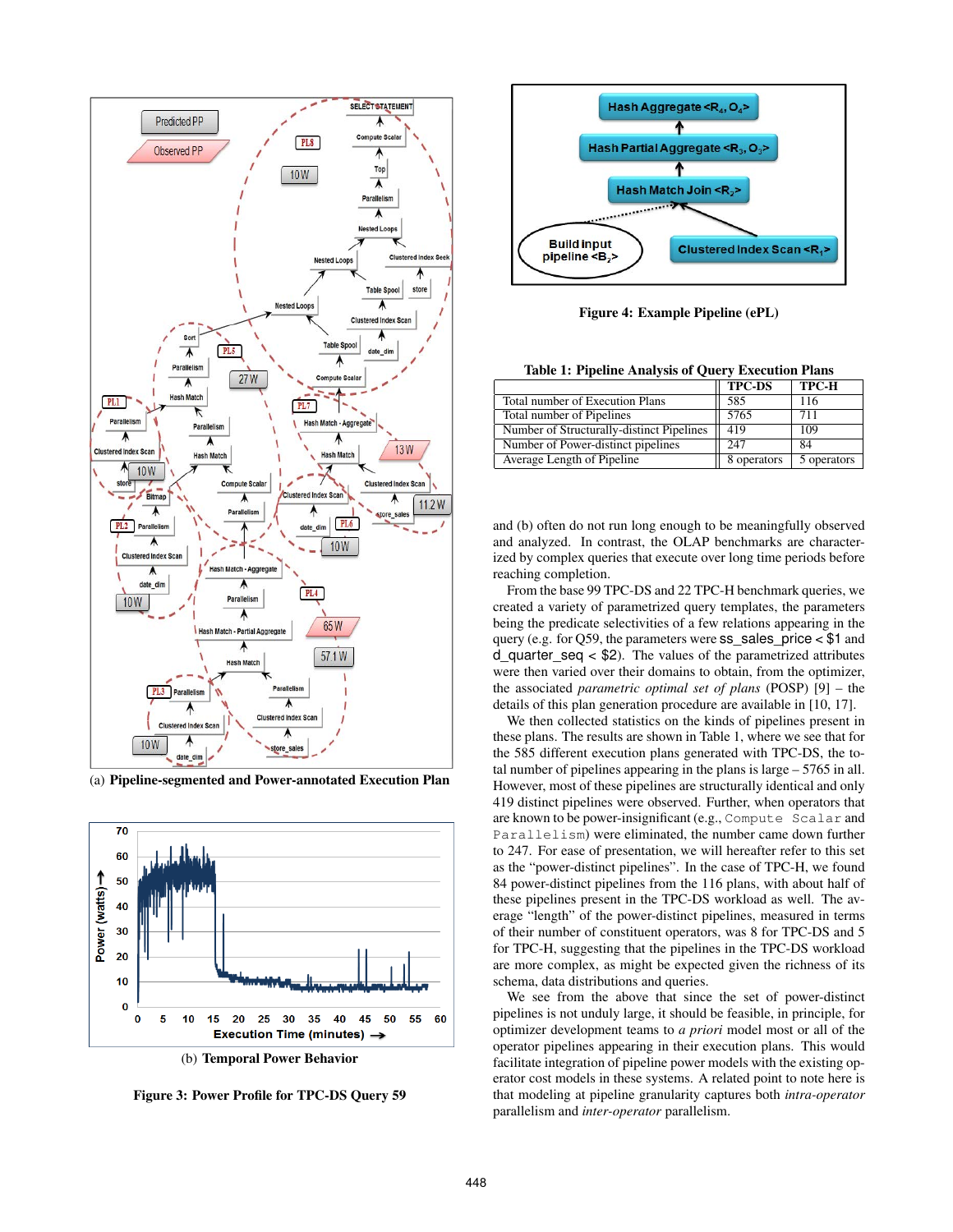# 3.2 Model Parameters

We now discuss our choice of regression model parameters. For ease of presentation, a distinction is made between two types of pipelines: (a) *Leaf Pipelines*, wherein at least one of the driver nodes to the pipeline is a leaf node in the query plan, usually corresponding to a base relation, and (b) *Internal Pipelines*, wherein all inputs are from intermediate relations, which may be hosted on disk or are fully memory-resident.

#### *3.2.1 Leaf Pipelines*

We incorporate two kinds of parameters in leaf pipelines: *Rate Parameters* and *Size Parameters*, discussed below.

Rate Parameters. Since the pipelines are fed data by driver nodes, the *rate* at which the input arrives is a critical parameter. Specifically, a scan or index operation on a disk-based relation is estimated to produce data at a rate equal to the size of the retrieved data divided by the time for transferring this data from the disk. That is, for a driver node  $D$ , the rate is computed as

$$
Rate_D = \frac{Input_D}{DiskTime_D} \tag{1}
$$

where  $Input_D$  denotes the size of data (in bytes) retrieved from disk by  $D$  and  $DiskTime$  is the disk transfer time (in seconds). While the runtime value of  $Input_D$  is directly available from the API of EngineC, the same is not true for  $DiskTime$  – therefore, since access to the system internals is also not feasible, the optimizer's estimate for  $DiskTime$  is used instead in our study.

Now, given a pipeline PL, the rates of the downstream operators in PL are derived using the formula shown in Equation 2. Here, N is a generic downstream node in the pipeline,  $Subtree_N^{\text{PL}}$  is the subtree of pipeline PL rooted at node  $N$ ,  $Driver<sup>PL</sup>$  is the set of driver nodes in pipeline PL,  $Source_N^{PL}$  is the set of nodes in the pipeline PL that directly provide inputs to node  $N$ , and  $Output_i$ denotes the size of data output by node  $i$ .

Let 
$$
Driver_N = Subtree_N^{PL} \cap Driver^{PL}
$$
  
Then 
$$
Rate_N = \frac{\sum_{i \in Source_N^P} Output_i}{\max_{x \in Driver_N} DiskTime_x}
$$
 (2)

The reason for the max operator in the denominator is that it selects the *slowest* driver among the pipeline's driver nodes, incorporating the assumption that the whole pipeline can only run as fast as its slowest driver. Intuitively, our approach is to model the rates of downstream nodes as the ratios of the amount of data they process to the time taken for generating the data at the head of the pipeline.

Size Parameters. In addition to data rates, we may also need to consider the sizes of the incoming and/or outgoing data for some operators in the pipeline. As a case in point, the size of the hash table for the *Hash Match Join* operator is proportional to the build input size, and therefore needs to be reflected in the model. Similarly, for the *Hash Aggregate* operator, which utilizes memory proportional to the number of output groups, the output data size is a model parameter. In our study, the runtime values for all these parameters are obtained from the API of EngineC.

#### *3.2.2 Internal Pipelines*

Turning our attention to internal pipelines, the driver nodes here are the blocking terminal nodes of *other* pipelines. There are two possibilities that arise:

• One or more of the driver nodes writes its data to disk, and the internal pipeline then reads this information from disk. This scenario can be treated in the same manner as leaf

Table 2: Candidate Parameters for ePL

| Parameter      | <b>Description</b>                     |
|----------------|----------------------------------------|
| $R_1$          | Input rate for Clustered Index Scan    |
| R <sub>2</sub> | Input rate for Hash Match Join         |
| $R_3$          | Input rate for Hash Partial Aggregate  |
| $R_{4}$        | Input rate for Hash Aggregate          |
| Вэ             | Size of build input to Hash Match Join |
| Oз             | Output Size of Hash Partial Aggregate  |
| O4             | Output Size of Hash Aggregate          |

pipelines, using only the disk-based driver nodes in Equation 2.

• Alternatively, the outputs produced by *all* the driver nodes are small enough to be fully memory resident, resulting in the pipeline reading its *entire* input data directly from memory. This scenario is more complicated since current optimizers typically do not provide memory costs for operators. Therefore, we have taken the workaround of using purely sizebased model parameters for such pipelines – specifically, the input size to each pipeline operator. Note that, as a consequence, the modeling of these pipelines needs to be carried out separately.

Parameter Example. Consider again the ePL pipeline shown in Figure 4. This is a leaf pipeline consisting of a scan, a hash join and two hash-based aggregates. For this pipeline, the associated set of candidate regression model parameters are enumerated in Table 2, and shown in the operator annotations of Figure 4. Specifically, each operator has an associated input data rate; in addition, the hash join has an input data size, while the two aggregates have output sizes, amounting to 7 parameters overall.

### 3.3 Generating Training Instances

Given the above modeling paradigm with the multiplicity of parameters, each covering a substantial range of values, it might appear at first glance that a computationally impractical number of training instances may be required to accurately model a pipeline's peak power behavior. However, using the methodology described next, our experience has been that even complex pipelines, running to double-digit number of operators, can be accurately modeled with a modest number of samples, typically in the range of 20 to 30. Overall, modeling the entire set of 247 power-distinct pipelines could be completed in less than three months on a single state-of-the-art workstation.

In our methodology, the first step is to decide how many samples to take. While this obviously depends on what kind of samples are subsequently chosen, an upper bound can be estimated assuming a simple random sampling of the parameter space. Specifically, given a set of desired statistical indicators (p-value, number of predictors, squared multiple correlation, and statistical power level), a sample size requirement can be calculated using the method presented in [4]. As a case in point, using standard values for the indicators, such as p-value of 5 percent and statistical power level of 80 percent, the number of suggested samples for ePL is about 40.

We now optimize on the above sample requirement by using the targeted *Latin Hypercube Sampling* (LHS) technique [13] instead of simple random sampling. The LHS approach is guaranteed to be representative of the real variability in the underlying model space, and requires that the range of each pipeline variable be partitioned into equi-probable strata, with the number of partitions being equal to the sample size. This partitioning information can be derived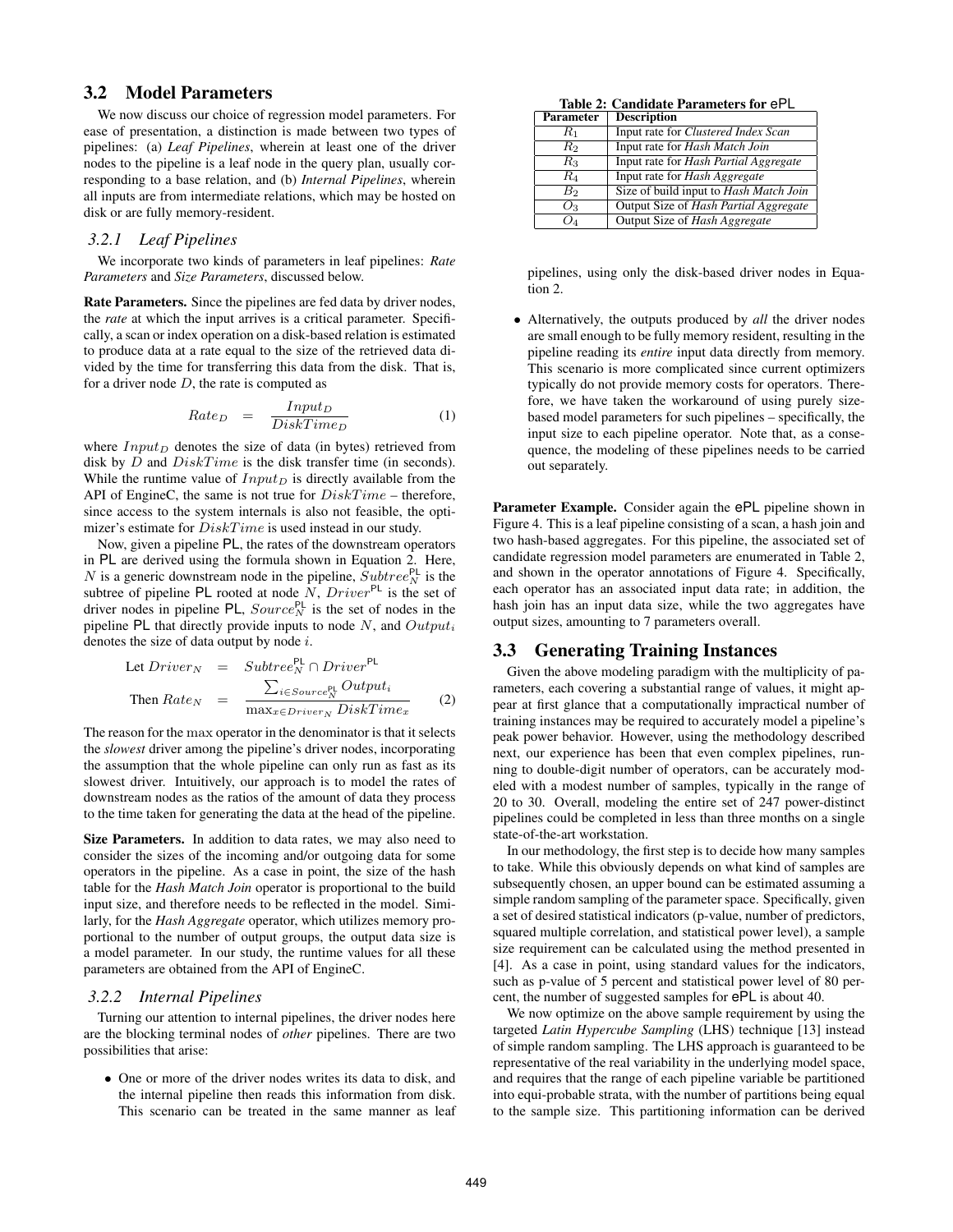from the statistics and histograms that are typically available in database system catalogs.

Since it is expected that LHS will require fewer samples than random sampling [12], we *incrementally* carry out the sampling using LHS, stopping as soon as the desired statistical power for the model is reached. Using this strategy with ePL, we were able to achieve satisfactory results with only 26 samples.

Note that LHS merely indicates the desired values of the pipeline parameters in each sample. But ensuring these values is a nontrivial task since, due to our black-box environment, it is not feasible to instrument the system internals. Therefore, our mechanisms to influence the parameter values are perforce *indirect* – specifically, by varying the database schema and queries. The situation is further complicated by the dependencies existing between the various parameters (e.g. the various rates in a pipeline are correlated). Therefore the process for creating the LHS samples has to be carefully planned. For example, to model the ePL pipeline, we used the following strategies to generate the training instances:

- The size of the scanned relation was altered to vary  $R_1$ .
- The selectivities of the probe and build inputs were altered to vary  $R_2$  and  $B_2$ , in the process having a follow-on impact on the values of  $R_3$  and  $R_4$ .
- The join conditions were altered to vary  $R_3$  without affecting  $R_2$ and  $R_1$ .
- Various aggregates were added or modified to vary  $O_3$ ,  $O_4$  and  $R_4$ without affecting  $R_3$ .

### 3.4 Regression Model

Finally, to characterize peak power behavior on the training instances, we use *stepwise* multi-linear regression models. This approach is recommended when there are several candidate explanatory variables with dependencies, and no pre-defined theory on which to base the model selection [22, 23]. A beneficial side-effect is that over-fitting of the model on the training data is also reduced in the stepwise approach.

We used the  $X\&LSTAT$  statistical software [30] to fit the training data to a stepwise regression model. As a case in point, we optimized and executed the 26 sample queries for ePL, and from the associated query plans and executions, created the training data for all seven parameters  $(R_1, R_2, R_3, R_4, B_2, O_3, O_4)$  along with the observed peak power values. The final model, shown in Equation 3, retains only *four* parameters:  $R_1, R_3, R_4, O_3$  (which is to be expected given the underlying parameter dependencies):

$$
PeakPower(ePL) = 1.25 \times 10^{-6} R_1 + 7.75 \times 10^{-6} R_3
$$
  
+ 3.67 × 10<sup>-6</sup> R<sub>4</sub> - 6.00 × 10<sup>-10</sup> O<sub>3</sub> (3)

A graph of the observed peak power values, against the fitted values from Equation 3, is drawn in Figure 5, with the dashed line signifying the ideal model. It is evident that all the training examples fall fairly close to the ideal, the overall co-efficient of variation of the RMS error being only 0.13.

Power Bounds. While the above peak power model has a reasonable fit for generic database environments, we have empirically observed on our database platform that the peak power taken by any pipeline is lower bounded by around 10W when the input rates are low, and upper bounded by 80W when the inputs are very large and the system resources are fully saturated. Therefore, we add these bounds to our peak power estimator in Equation 3.

Modeling Accuracy. As mentioned earlier, ePL features in the optimizer plans for TPC-DS queries Q8 and Q59. The model's prediction quality on ePL in these test cases is shown in Table 3, where we see that the predicted values are in the neighborhood of the observed values.



Figure 5: Regression Model on ePL

| Table 3: Modeling Quality on ePL |                                                  |    |  |
|----------------------------------|--------------------------------------------------|----|--|
| <b>Query</b>                     | <b>Peak Power</b>                                |    |  |
| Number                           | <b>Predicted (W)</b> $\vert$ <b>Observed (W)</b> |    |  |
| O8                               | 10.7                                             | 13 |  |
| $\overline{O59}$                 | 57.1                                             | 65 |  |

#### 3.5 Results for Complete Plans

Thus far, we discussed individual pipelines. We now move on to evaluating prediction quality on *complete* query plans. Reverting our attention to Figure 3(a), corresponding to Q59, the predicted peak power value is shown for each pipeline. We intended to also measure the actual values for all these pipelines, but it proved infeasible for those that were of sub-second duration since our power meter only operates at a one-second granularity. Further, due to our black-box environment, in order to assess the peak power consumed by a pipeline, we had to *manually* look through the temporal power log and approximately identify the time segment of its execution. Owing to the complexity of the query plans, it was not always easy to make an accurate association between the temporal power log and the pipeline execution periods. However, these problems were circumvented for two pipelines PL4 and PL7, which are driven by fifteen-minute scans on the 40GB-sized STORE\_SALES relation, and their observed values are shown in the red parallelograms of Figure 3(a). As can be seen, the predicted values, 57.1 W and 11.2 W, are in the ballpark of the observed values, 65 W and 13 W, respectively.

To generalize the above example, we show in Table 4 the summary set of prediction results for all the TPC-DS queries in Figure 2(a) on which EngineC consumed significant peak power – specifically, in excess of 30 W. In this table, we note that the predictions are consistently *within* ± *15 percent of the observed values*, indicating that the model is sufficiently accurate for the intended applications. Further, as mentioned earlier, if access to the engine internals were available, we expect that the accuracy could be improved even further.

#### 3.6 Discussion

In this section, we illustrated how a constructive inferencing methodology for estimating peak power consumption could be set up through a pipeline-segmented modeling and training approach. We now discuss the robustness of this strategy to a variety of changes in the database system environment.

Complex Pipelines. The lengths of the pipelines in the plans considered here feature between 1 to 10 operators, and this range cov-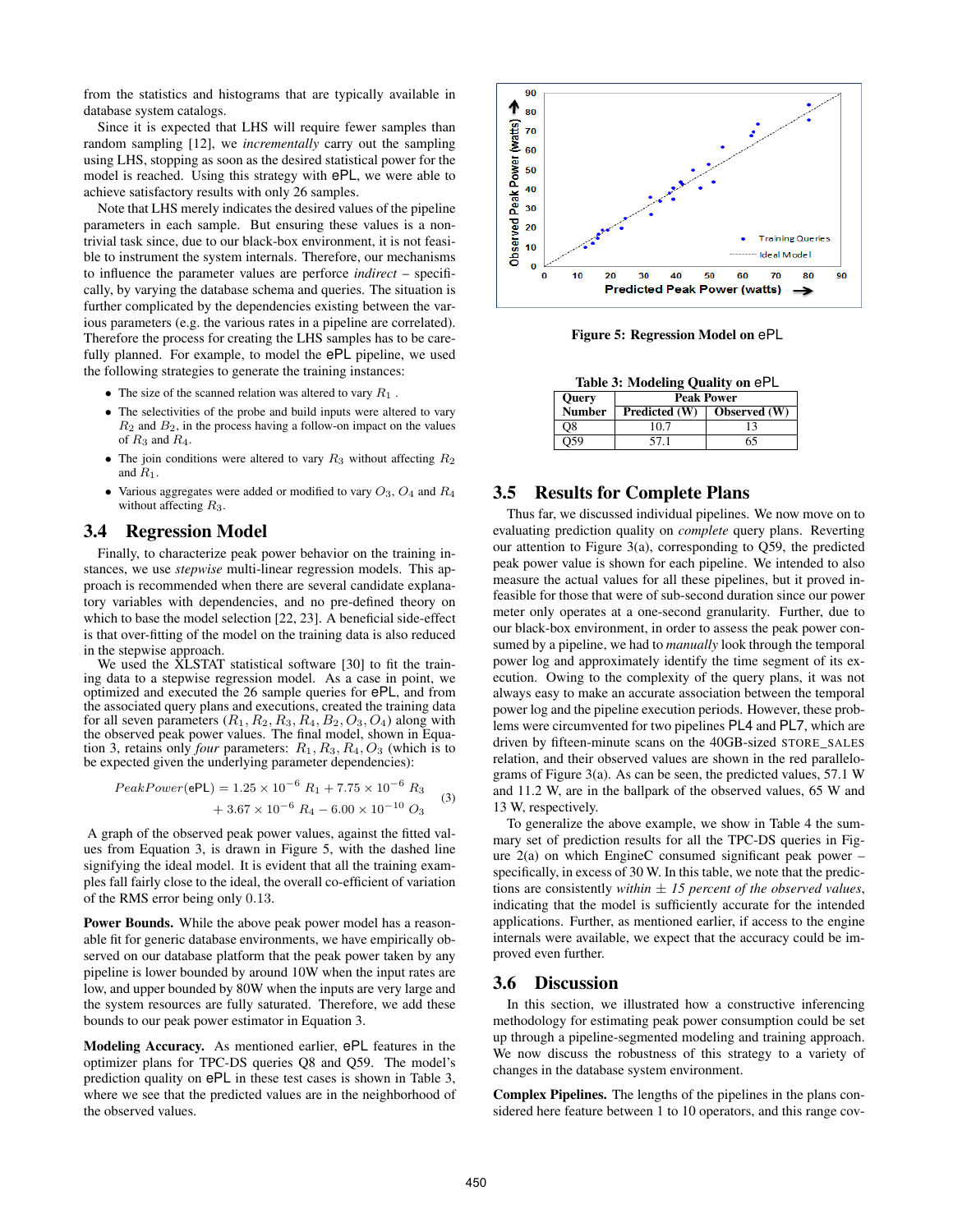Table 4: Predictions on Power-Intensive TPC-DS Queries

| <b>TPC-DS</b> | <b>Peak Power</b> |                     | <b>Relative</b> |
|---------------|-------------------|---------------------|-----------------|
| <b>Ouery</b>  | Predicted (W)     | <b>Observed</b> (W) | Error           |
| Э8            | 74.0              | 72.0                | $+3\%$          |
| 024           | 53.4              | 58.0                | $-8%$           |
| O41           | 78.8              | 74.0                | $+6%$           |
| 357           | 34.9              | 38.0                | $-8%$           |
| 059           | 57.1              | 65.0                | $-12%$          |
| O82           | 38.8              | 36.0                | $+8\%$          |

ers the vast majority of pipelines found with TPC-DS. However, we have also encountered a few instances of significantly more complex pipelines – for example, a pipeline consisting of 15 operators, where an initial hash-join is followed by a sequence of five nestedloop joins, appears in EngineC's plans for TPC-DS queries Q17 and Q25. In our rate-and-size based modeling framework, this pipeline has 14 associated parameters, but in spite of its apparent complexity, training was achieved with as few as 20 LHS-based samples, taking around 6 hours overall.

System Robustness. Our approach may, at first glance, appear easily vulnerable to changes in system configurations since hardware parameters are not explicitly represented in the model. However, our preliminary observations suggest otherwise. For example, our models worked accurately even when the memory allocation was reduced from 6 GB to 1 GB, or when the hard disks were changed from 300 GB / 15K RPM to 750 GB / 7.2K RPM units. Only when there were organic changes to the processor configuration, the models had to be revisited – for example, moving from dual-core to quad-core. Even here, we found that if the degree of parallelism was retained at two in the quad-core system, then the models continued to work satisfactorily. A fuller description of these results is available in [10]. In our future work, we intend to study the incorporation of system parameters in the modeling exercise.

Database Robustness. We have also evaluated the robustness of our models to large-scale changes in the database size. The important point to note here is that, unlike energy, peak power is, to the first degree of approximation, *independent* of the data size – it is affected by the data rate, not the quantity. Our experiments also indicate that pipeline peak power typically plateaus after a threshold amount of data, and our models, which were trained on 100 GB data, reflect this behavior.

Finally, we have also experimentally confirmed the portability of the models built on TPC-DS to TPC-H, which is materially different in its schema, data distribution and query suite. These results are detailed in [10].

## 4. POWER-EFFICIENT QUERY PLANS

The results of the previous sections highlighted that database queries often trigger high-power bursts of energy consumption during the course of their executions. We now turn our attention to investigating how these peak power characteristics could be improved. One approach is to utilize standard power-reduction techniques such as, for example, "dynamic voltage scaling" [5]. A complementary and database-centric approach that we investigate here is to assess whether the peak power profile could be improved through a change of *query execution plans*. That is, while modern database systems typically choose the fastest executing plan, we wish to gauge whether there exist alternative plans that are more desirable from a peak-power perspective, while retaining an acceptable level of time-efficiency.



Figure 6: Peak Power against Execution Time for Query 59

Explicitly evaluating the above approach on a database engine is predicated on the engine's support for the execution of userspecified plans, which we term as "foreign plan execution" (FPE). Fortunately, EngineC natively provides FPE through its API, and we use this facility for all the results presented in this section.

A related issue is the search space for alternative plans. While an "inside-the-optimizer" approach could in principle cover its entire search space, our black-box interface constrains us since query optimizers typically do not directly support the enumeration of alternative plans through their APIs. Therefore, for evaluation purposes, we have taken the indirect route of using the same plan generation procedure used earlier for pipeline analysis in Section 3.1 – namely, converting the TPC-DS queries into parametrized query templates, and using the associated POSP plans as the (highly limited) search space of alternatives.

Peak-power efficient plan for Query 59. In Figure 6, we show a graph of peak power against execution time for Q59 with a suite of representative alternative plans  $P_{alt1}, P_{alt2}, P_{alt3}, P_{alt4}$  from the POSP set. Observe that there is one plan:  $P_{alt2}$  (green triangle) whose peak power, 45 W, is significantly lower than the 65 W consumed by the optimizer's original plan choice  $P_{opt}$  (red square). Interestingly, in this case, Palt<sup>2</sup> also happens to be *more time-efficient* than  $P_{opt}$  – however, we hasten to add that this is a serendipitous improvement arising out of weaknesses in the optimizer's cost model, and not a conscious outcome of our replacement technique.

At this juncture, the following question may be plausibly raised: Is successfully pursuing the objective of reducing peak power, predicated on incurring a substantial increase in the total *energy* consumption? We explicitly evaluated this issue for the above scenario, and found that the energy consumption of both  $P_{opt}$  and  $P_{alt2}$  is approximately the same ( $\approx 70kJ$ ). On the other hand, if we compare the average power consumptions of the two plans,  $P_{alt2}$  is profligate by a huge margin. These results clearly highlight the fact that optimizing for average power [24], and optimizing for peak power, can result in markedly different recommendations with regard to plan choices.

The operator tree of the peak power-efficient plan  $P_{alt2}$  is shown in Figure 7(a), segmented into pipelines and annotated with predicted peak power values. The associated temporal power log is provided in Figure 7(b). From these figures, it can be seen that the model accurately predicts the peak power consumption of the two power-hungry pipelines: PL5 and PL8 (46.3 W for 45 W, 33.2 W for 35 W). It is therefore capable of correctly suggesting that  $P_{opt}$ be replaced with  $P_{alt2}$ .

Comparing  $P_{opt}$  and  $P_{alt2}$ , we find that they have signif-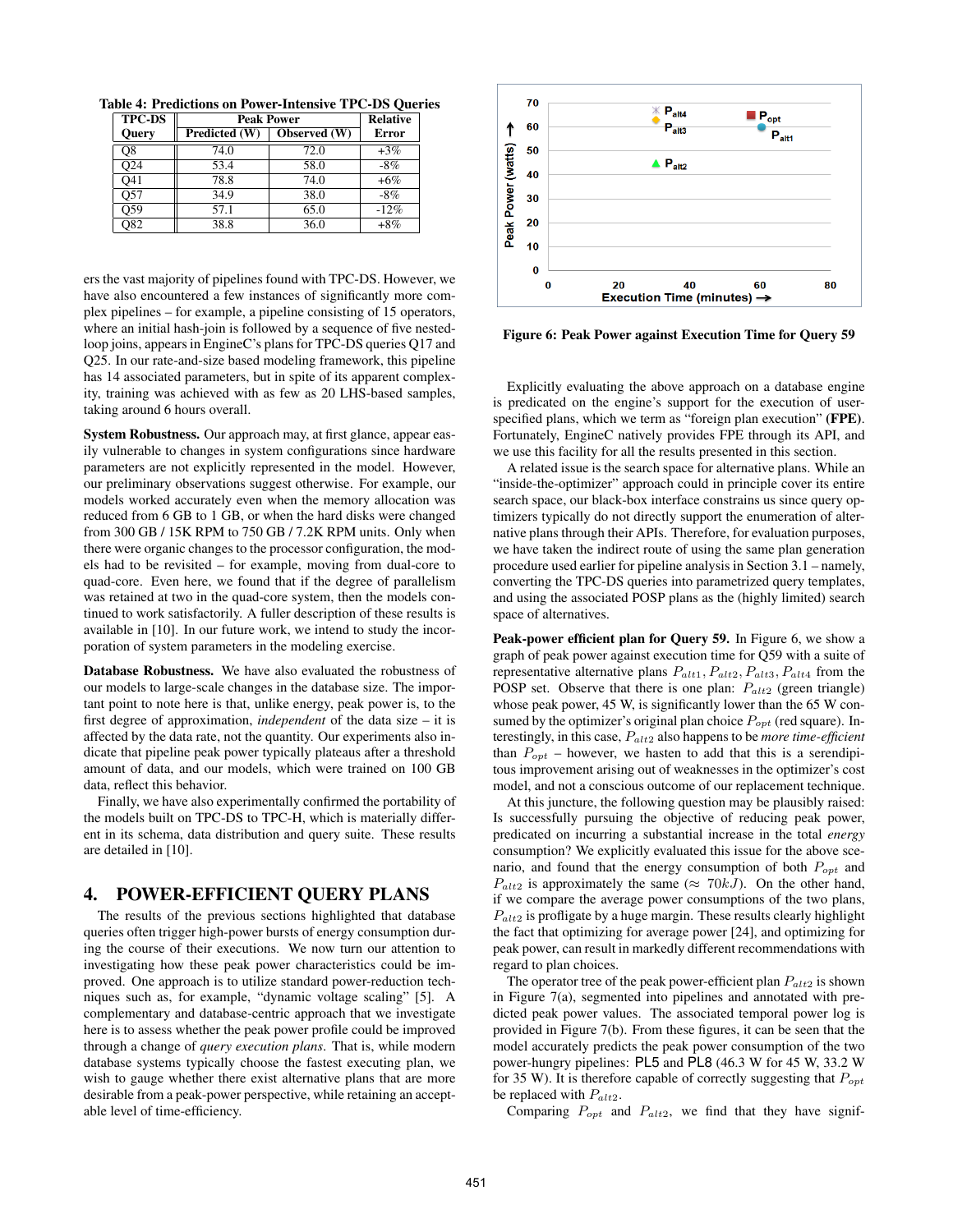

(a) Pipeline-segmented and Power-annotated Plan



(b) Temporal Power Behavior

Figure 7: Peak-power efficient Plan  $P_{alt2}$  for Query 59

icant structural differences – in particular, the initial join sequence DATE\_DIM  $\bowtie$  (DATE\_DIM  $\bowtie$  STORE\_SALES) is reordered to (DATE\_DIM  $\bowtie$  DATE\_DIM)  $\bowtie$  STORE\_SALES, resulting in a major revamp of the pipeline structure in the plan. Specifically, the total number of pipelines increases from 8 to 10, and apart from the first 3 pipelines, no other pipeline is common between the plans.

Peak-power efficient plan for Query 65. Another example query for which power-and-time efficient replacements can be identified is Query 65. This is quantitatively shown in the peak-power versus execution-time tradeoff captured in Figure 8 for a representative set of alternative plans. We see here that there are plans available, such as  $P_{alt2}$  (green triangle), which reduce the peak power consumption substantially (by about 35 W) while incurring a time penalty of around 80%. Given the conventional wisdom in the database community that a plan cost within twice (i.e. 100 percent) of the optimal is often acceptable in practice [21], it appears that  $P_{alt2}$  could be a plausible replacement choice from a holistic perspective. Finally, we also measured the increase in energy consumption, and found that it was up by around 30%, perhaps an acceptable tradeoff in light of the significant decrease in peak power.



Figure 8: Peak Power versus Execution Time for Query 65

## 4.1 Power Diagrams

We had introduced in [26] the notion of "plan diagrams" to represent visualizations of the plan choices made by query optimizers over an input parameter space, whose dimensions could comprise of database, query and system-related features. In analogous fashion, we introduce the notion of "power diagrams" here to represent visualizations of peak power performance over a parameter space. Consider, for example, the parameterized version of TPC-DS Q59 introduced in Section 3.1, where the selectivities of the STORE\_SALES and DATE\_DIM tables are varied. A quantitative 3D power diagram showing the peak power consumption as a function of the query location in this selectivity space is presented in Figure 9. Here, the red color corresponds to the power consumption of the optimizer's time-optimal choices, whereas the green color corresponds to the best power performance at each location from among our search space of alternative plans. We notice that at some selectivity locations it is indeed possible to obtain a significant reduction of the peak power consumption. For example, at (25%, 75%), the replacement plan reduced the peak power from 66 to 23 W, a reduction of over 40 W. Further, the number of distinct plans reduces from the original 10 to 4 in the power-efficient diagram, indicating that a few power-efficient plans can cover the vast majority of the selectivity space.

Note that these improvements are *conservative* since the search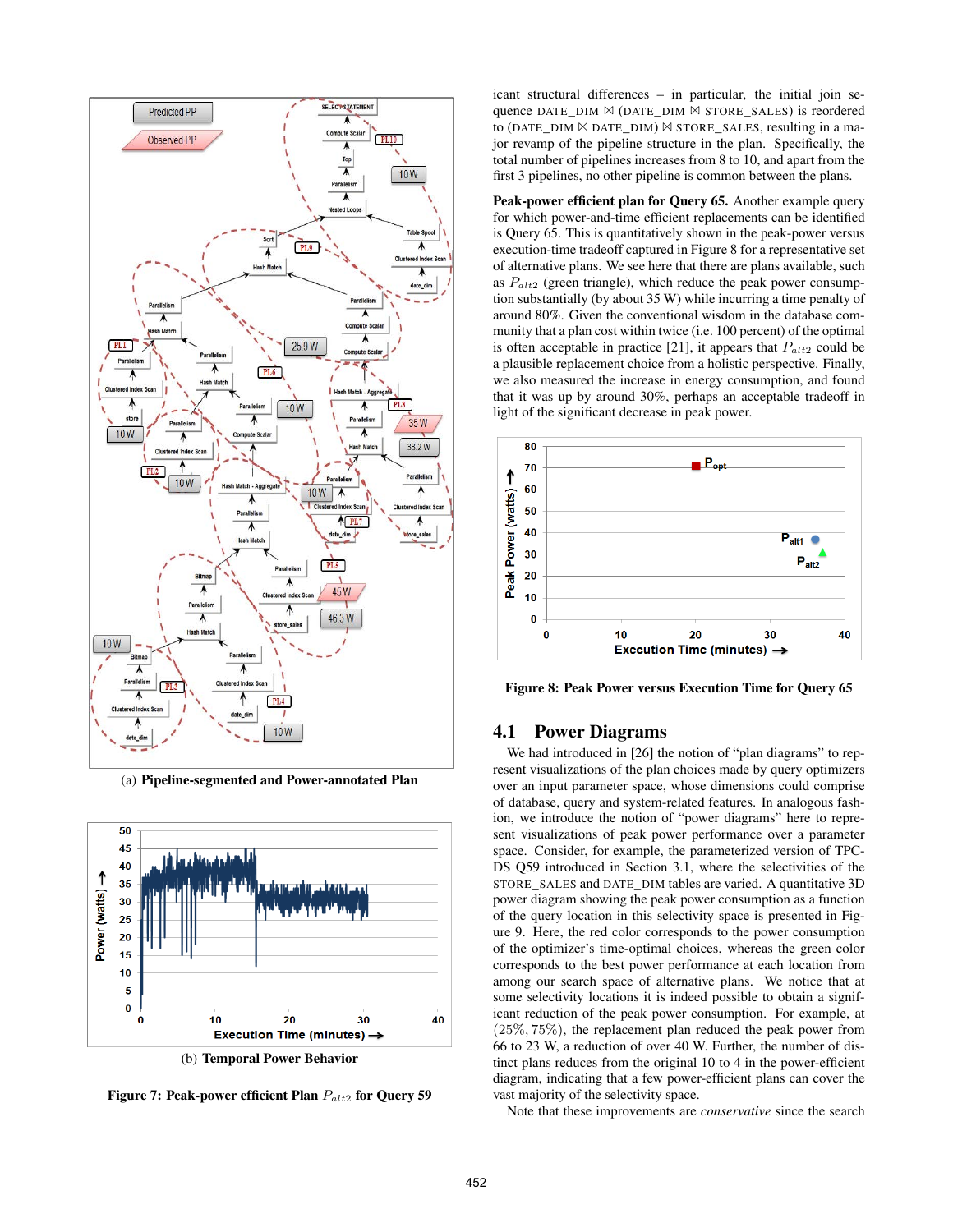

Figure 9: Peak power diagram for QT59

space is POSP-limited – if access to the complete search space were available, plans with even better power profiles may be identified.

## 5. MODELING EXTENSIONS

In the previous sections, we have presented the basic mechanisms for profiling and utilizing peak power behavior. We now discuss a variety of ways in which this framework could be extended to enhance these capabilities.

#### 5.1 Inductive Modeling

A new pipeline may often turn out to be an extension of a previously modeled pipeline. For example, we may encounter a pipeline with  $n + 1$  hash-joins after having previously modeled the n hashjoins scenario. In this situation, it would be beneficial if the existing model could be *incrementally* extended to handle the additional join operator. A preliminary assessment of this issue has yielded promising results for hash-join sequences, as explained next.

We initially analyzed a pipeline with a sequence of two hash joins terminated by a sort operation, coming up with the following model, where  $R_1$  and  $R_2$  are the data rates of the two hash joins, respectively:

$$
PeakPower_2 = 45.4 - 1.3 \times 10^{-4} R_1 + 5.6 \times 10^{-5} R_2
$$
 (4)

This model was then generalized to the case of  $n + 1$  ( $n \geq 2$ ) hash-joins through the *recurrence* shown in Equation 5 (using PP as shorthand for PeakPower):

$$
PP_{n+1} = K \times PP_n + C_{n+1} + A_{n+1} \times R_{n+1}
$$
 (5)

where  $R_{n+1}$  denotes the data rate of the additional hash join,  $C_{n+1}$  and  $A_{n+1}$  being the associated parameter coefficients;  $PeakPower_n$  denotes the peak power of the same pipeline with n hash joins, and  $K$  reflects the "back-pressure" impact of the additional join on the upstream operators. Note that the number of training instances constructed for these inductive equations are much fewer than those required for the corresponding native "developedfrom-scratch" model since now the equation is predefined and only the values of the coefficients have to be identified. As a case in point, the number of training samples required for the inductive 4 hash-join pipeline was just 7, as compared to the 16 used by the native model for comparable accuracy.

|  |  | <b>Table 5: Accuracy of Inductive Modeling</b> |  |
|--|--|------------------------------------------------|--|
|--|--|------------------------------------------------|--|

| <b>Test</b>                 | <b>Inductive</b>      | <b>Observed Peak</b>        | <b>Native</b>     |  |
|-----------------------------|-----------------------|-----------------------------|-------------------|--|
| <b>Query</b>                | <b>Prediction (W)</b> | Power (W)                   | Prediction (W)    |  |
|                             |                       | <b>3 Hash Join Pipeline</b> |                   |  |
| Test1                       | 36                    | 42                          | 34.8              |  |
| Test <sub>2</sub>           | 53                    | 47                          | $\overline{42.6}$ |  |
| Test <sub>3</sub>           | 10                    | 12                          | 11.8              |  |
| <b>4 Hash Join Pipeline</b> |                       |                             |                   |  |
| Test <sub>4</sub>           | 49.7                  | 50                          | 46.1              |  |
| Test <sub>5</sub>           | 10                    | 10                          | 13                |  |
| <b>5 Hash Join Pipeline</b> |                       |                             |                   |  |
| Test <sub>6</sub>           | 60.8                  | 61                          | 53.7              |  |
| Test7                       | 16.3                  | 18                          | 17.3              |  |
| Test <sub>8</sub>           | 40                    | 47                          | 43.2              |  |

With this approach, the following equations were developed for pipelines containing 3, 4 and 5 hash-joins, respectively:

$$
PP_3 = -26.2 + 0.71 PP_2 + 8.3 \times 10^{-4} R_3 \tag{6}
$$

$$
PP_4 = 2.3 + 0.71 PP_3 + 9.3 \times 10^{-4} R_4 \tag{7}
$$

$$
PP_5 = 26.7 + 0.71 PP_4 + 2.0 \times 10^{-4} R_5 \tag{8}
$$

The prediction quality of each of these recurrence-based models is shown in Table 5, for a variety of test-cases. We observe from the results that the relative error is always within  $\pm$  15%. Further, for reference purposes, the accuracy of the associated native model is also given in Table 5. We observe that the accuracies of both models are comparable, while the training overheads for the inductive model are considerably lower than those of the native model.

#### 5.2 Multi-query Workloads

So far, we considered the TPC-DS queries to be executing one at a time, in isolation. In practice, however, there may be multiple queries that are concurrently executing and exercising the system resources. Therefore, an interesting research problem is to investigate how the single-query models could be extended to accurately capture multi-query environments, based on which database administrators could employ admission-control or load-control strategies to ensure that the desired peak-power threshold is not breached.

This policy needs an estimate of the peak power for each constituent query and also the *location* of the peak during its execution timeline. Our peak power model is capable of identifying the pipeline drawing the maximum peak power in a given query. If we integrate this knowledge with the time (cost) estimates given by the optimizers, we can roughly identify the location of the peak power consumption in the query's timeline. This model can then be used for appropriately scheduling the queries.

To assess the above, we carried out exploratory experiments with two concurrent queries. A few results for the case when the query pairs are "data-disjoint", that is, they do not share any inputs, are presented in Table 6. These results indicate that the peak power of the combined workload can be approximated by merely taking the maximum of the independent peak powers of the two queries. This matches with our expectation since only a single pipeline is in execution at any given time in EngineC, independent of the number of concurrent queries.

On the other hand, if the two queries happen to *share* a portion of their inputs, then some leaf pipelines may behave like memoryresident internal pipelines due to one query bringing into memory the inputs required by the other. In this scenario, it is hard to know in advance the temporal sequencing between interacting pipelines, especially if they commence at staggered time instants. Since we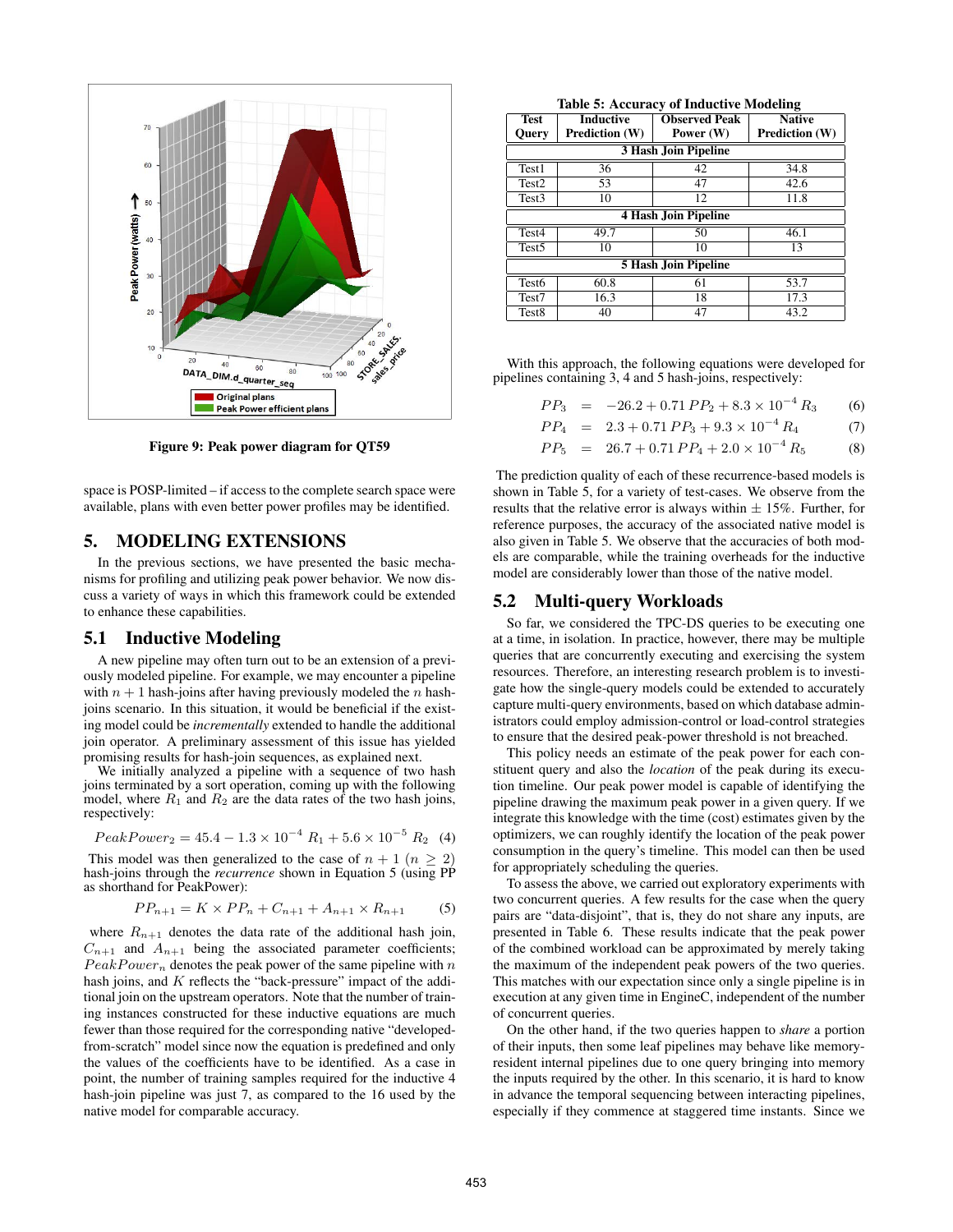| Table 6: Multi-query Workloads with No Data Sharing |  |
|-----------------------------------------------------|--|
|-----------------------------------------------------|--|

| Workload<br><b>Oueries</b> | <b>Peak Power</b><br>of First Query<br>W | <b>Peak Power</b><br>of Second Query<br>W | <b>Peak Power</b><br>of Workload<br>W |
|----------------------------|------------------------------------------|-------------------------------------------|---------------------------------------|
| (Q8, Q24)                  |                                          | 58                                        | 76                                    |
| (Q58, Q59)                 | 46                                       | 63                                        | 55                                    |
| (Q41, Q58)                 | 74                                       | 58                                        | 75                                    |
| (Q41, Q82)                 | 74                                       | 36                                        | 78                                    |
|                            | 58                                       | 38                                        | 56                                    |

are limited to being outside the database engine, instead of trying to predict the peak power itself, we tried to establish empirical *bounds* on its values, corresponding to best-case and worstcase scenarios, respectively. In the best-case, when no pipeline is memory-resident, the peak power predictions can be made using the maximum-power heuristic given above, and this value can be used as the lower bound. On the other hand, the worst case corresponds to when all input-sharing pipelines are modeled as memoryresident internal pipelines instead of leaf pipelines, and the peak power prediction for this scenario is used as the upper bound.

Our experiments indicate that the actual consumption for various temporally random combinations of the query pair, always fell within the estimated range. In particular, to explicitly simulate the worst case, we evaluated query workloads wherein two instances of the *same query* were started simultaneously and run concurrently. As a case in point, when the workload consisted of two concurrent instances of Q59, the observed peak power was 70 W, while the range predicted by our model is [57 W, 70 W]. A more detailed analysis of how the range could be interpolated to make accurate predictions for specific data-sharing regimes is left for future work.

#### 5.3 Guidelines

In closing, we highlight a few observations that may be of benefit to database system developers and administrators with regard to tuning their systems for meeting peak power budgets.

We have found that CPU-intensive operations typically draw more instantaneous power than disk-based operations – for example, pipelines involving CPU-intensive operators such as Hash Match Join and Aggregate are found to draw high peak powers, whereas the pipelines dominated by operators such as Nested Loops Join and Clustered Index Scan consume lower peak power. Therefore, whenever the associated response-time penalties are acceptable, a simple heuristic of avoiding hash-based operators may be employed to lower the peak power consumption.

As mentioned earlier in this section, our models are also useful in capping peak power for multi-query workloads. This is feasible because our model, based on serial execution of pipelines, is able to predict not only the peak power incurred by each constituent query but also estimate the location of the peak power burst during the workload's overall timeline. Database administrators can exploit this information to re-schedule the queries to maintain the peak power under a threshold value.

Finally, our experience has been that most long pipelines consume only a modest amount of peak power – that is, short pipelines tend to be the peak power culprits in query plans. This is perhaps due to long pipelines typically appearing near the *root* of the plan tree – consequently, a significant part of the base data encountered at the leaves may have been already *filtered* before it reaches these pipelines. With small data inputs that are consumed rapidly, it is not feasible to sustain the data rates required to drive these pipelines upto their maximum power consumption, and therefore their effects are are not prominent in the power log. From a training perspective, this suggests focusing attention on short pipelines if the training budget is limited.

## 6. RELATED WORK

During the last few years, the redesign of database engines to gain efficiency on energy-related issues has been increasingly viewed as a promising approach. For example, software developers are challenged in [7] to develop energy-efficient databases through reworking optimization choices, scheduling algorithms, physical database designs and database update techniques. These thoughts are echoed in the insightful views of [8] wherein experimental evidence is provided to demonstrate that current query optimizers may not choose energy-efficient plans. Energy-aware enhancements through leveraging system-wide tuning knobs and query optimizer parameters are suggested, and the need for rethinking database algorithms and policies is emphatically made.

There has also been work on modifying the database query optimizer to choose more energy efficient query plans. Interestingly, the first such attempt was in [2], almost two decades ago. Here, the goal was to increase the effective battery life of mobile computers by selecting energy-efficient query plans, using a energy predictor model developed from optimizer cost estimates and system parameters. Since a client-server framework was assumed, their emphasis was on optimizing the network throughput and overall energy consumption. More recently, plan-based energy management schemes for memory-resident databases on banked memory architectures were proposed in [14]. Here, query execution plans are explicitly augmented with turn on/off instructions for individual memory banks, and these plans are then restructed and regrouped to gain energy efficiency. A simulation-based study of the scheme provided promising results but these observations are yet to be validated on real systems.

The study of average power behavior in database query optimizers presented recently in [24], is perhaps the closest to our current work. Here, opportunities for power savings in current database optimizers are initially highlighted. Then, the query optimizer is modified to take power costs explicitly into account with an average consumption power model developed on the lines of PostgreSQL's cost model. Their results indicate that it is possible to identify execution plans with attractive tradeoffs between average-power and time-efficiency.

In a concurrent research study, a thorough investigation of both hardware and software knobs to improve energy efficiency on PostgreSQL and a commercial database engine, was presented in [20]. Since they evaluated the power consumed by the *complete system*, which was significantly larger than the dynamic consumption incurred solely through query processing, their experimental results suggested that going with the time-optimal configuration or plan usually resulted in the best power efficiency also. However, given the strong ongoing efforts by the hardware and OS communities to reduce the idle power consumption, it is likely that we will soon encounter situations wherein the dynamic power consumed by query processing can become a significant factor, and our work is predicated on this eventuality. The potential for using software mechanisms to cap peak power consumption of database systems was also highlighted in [20], and our study attempts to quantitatively substantiate these views on industrial-strength platforms.

In a parallel effort to ours, modeling of peak power using regression techniques was also recently attempted in [19]. However, their model has been evaluated only with simple selection queries on single relations and therefore does not reflect the effect of pipelines or rate-based parameters. In contrast, our work has been carried out in industrial-strength benchmark environments.